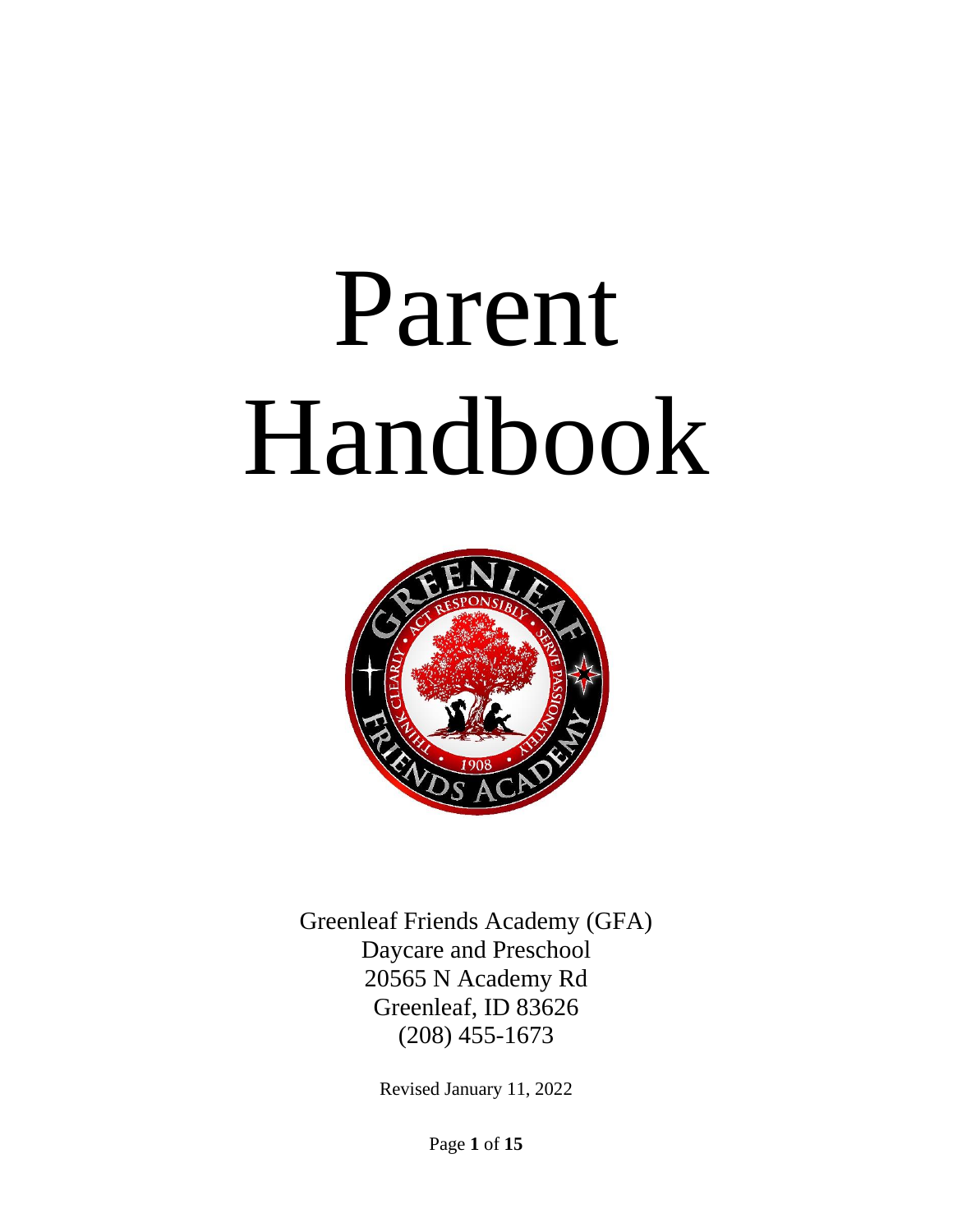Thank you for your interest in GFA Daycare and Preschool! Enclosed you will find information about our program and all our policies. If you would like to enroll your child, please call (208) 455-1673 to schedule a date and time to tour our facility and fill out the registration information.

We look forward to meeting you!

## **Mission Statement and Philosophy**

We are committed to providing our students with a child centered, faith based, and academically driven program in a nurturing, playful environment.

We believe children learn best during play. Our learning environment is very child friendly with many manipulatives, colorful images, objects to explore, and many different things to do and make. Our program offers a wide variety of activities: group lessons, stories, self-guided play, music and movement, arts enrichment, crafts, and cooking. Our goal is to help guide the child into the world with a sense of respect for self, others, God and to also develop a lifelong love of learning.

#### **0 – 18 months (Nursery)**

This group is nurtured and cared for by our teachers that try and follow schedules set by baby and parent. The nursery has many age appropriate furniture and toys. The nursery also has ample room for babies to have "tummy time" as they learn to roll over, crawl, and walk.

#### **18 months - 3 year old class**

These classes will focus on socialization, beginning language arts skills, and beginning math concepts. Learning to share and interact with others is foundational to a child's development and future success. Cooperation, personal boundaries, and conflict resolution are key skills to teach at this age. Letter, shape, number, and color recognition are also taught using a variety of teaching methods and styles.

#### **3 – 5 year old class (Pre-K)**

These classes will emphasize phonemic awareness, pre-spelling, handwriting, and number value concepts. Recognizing and matching a sound with a letter is a key step in learning to read so the class focuses on phonics daily. Matching a quantity with a number is a basic math skill worked on which then advances into simple addition, patterning, and sequencing. Handwriting is also a concept highlighted each week in class and then also encouraged to be continued at home with the child's parents. We also continue to guide the children through conflict resolution and acceptable social interactions to help ease them into the school years ahead.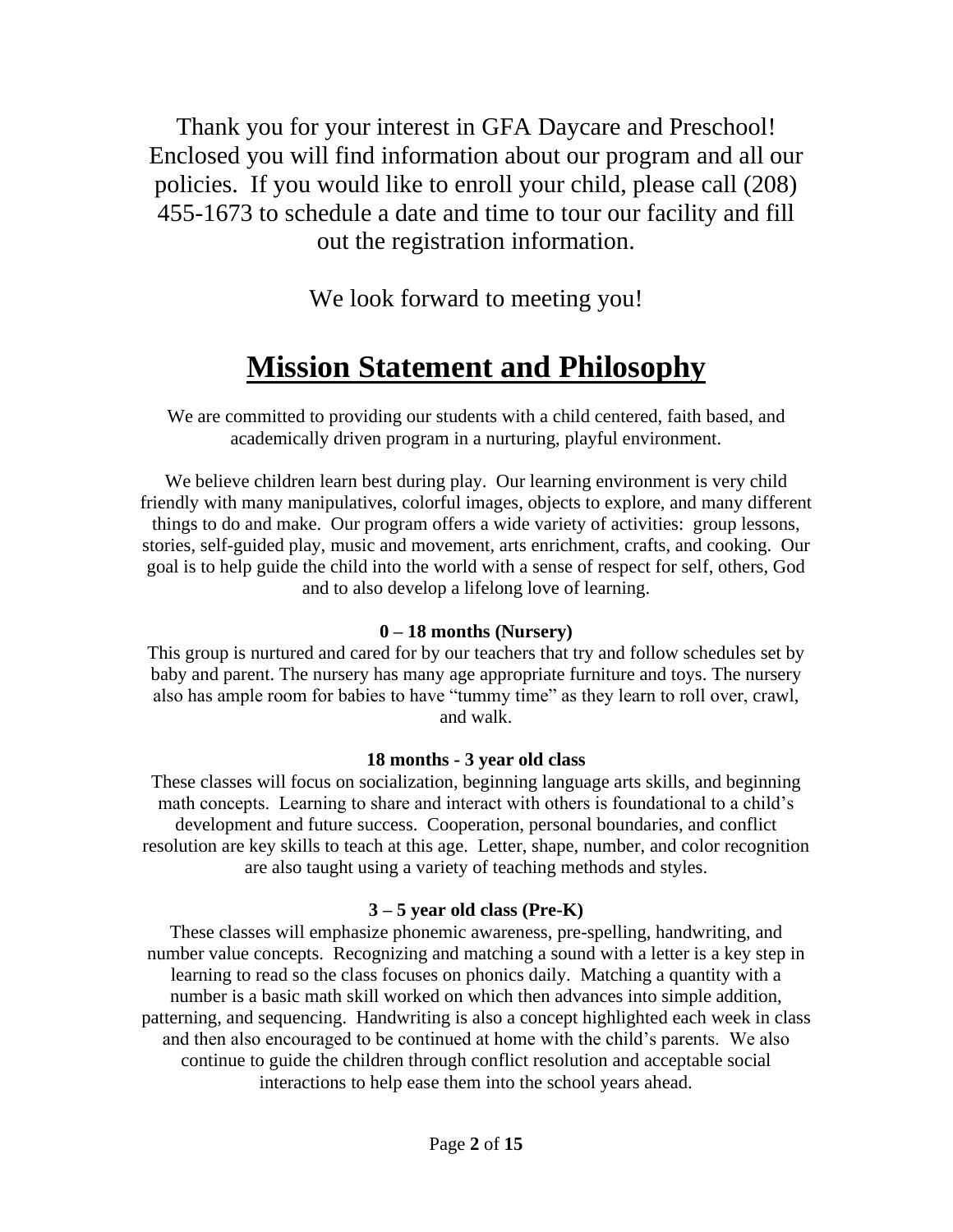#### **Bible Education**

Each day we will teach Bible stories. Bible education are taught to instill proper moral behavior, ultimately developing a sense of community and moral responsibility within each child.

## **Statement of Non-Discrimination**

Greenleaf Friends Academy admits students regardless of race, gender, color, and national and ethnic origin to all rights, privileges, programs, and activities generally accorded or made available to students of the school. GFA reserves the right to select students based on academic performance, religious commitment, and personal qualifications, including a willingness to cooperate with the school and to abide by its policies.

## **Facility Hours**

GFA Daycare and Preschool has many different programs that serve the families of the community, offering a half day preschool, full-time daycare, and extended care program. We take ages starting at 3 months to 12 years.

Our facility opens at 7:00 am and closes at 6:00 pm Monday-Friday. We try to remain open most of the year for those parents that work, but any closed days will be known in advance. GFA Daycare and Preschool typically follows the GFA main school inclement weather closings and delays. If GFA main school is closed or opening late due to inclement weather, the daycare/preschool will close with the same schedule. You should also check the Brightwheel app for closing and late openings announcements. All children that attend the half day preschool or the full-time daycare will participate in our preschool session from 9:00 am – 12:15 pm. Those attending full-day will continue on for lunch at 12:15 when the preschool program is concluded.

We ask that all parents be respectful of the facility hours. There is a late fee charged for late pick-ups after the first minute. For the half day preschool program, the late charge begins at 12:16 pm and is \$1.00 per minute after that. The late charge for daycare or extended care pick-up begins at 6:01 pm and is \$1.00 per minutes after that. An additional \$25 on top of the \$1 per minute will be added every 15 minutes after 6:30 pm. Please keep in mind that our staff members have families to get home to and we all appreciate prompt pick-ups.

#### **\*Phone calls to notify of late arrival will not exempt a late fee charge. Accounts will be billed accordingly.**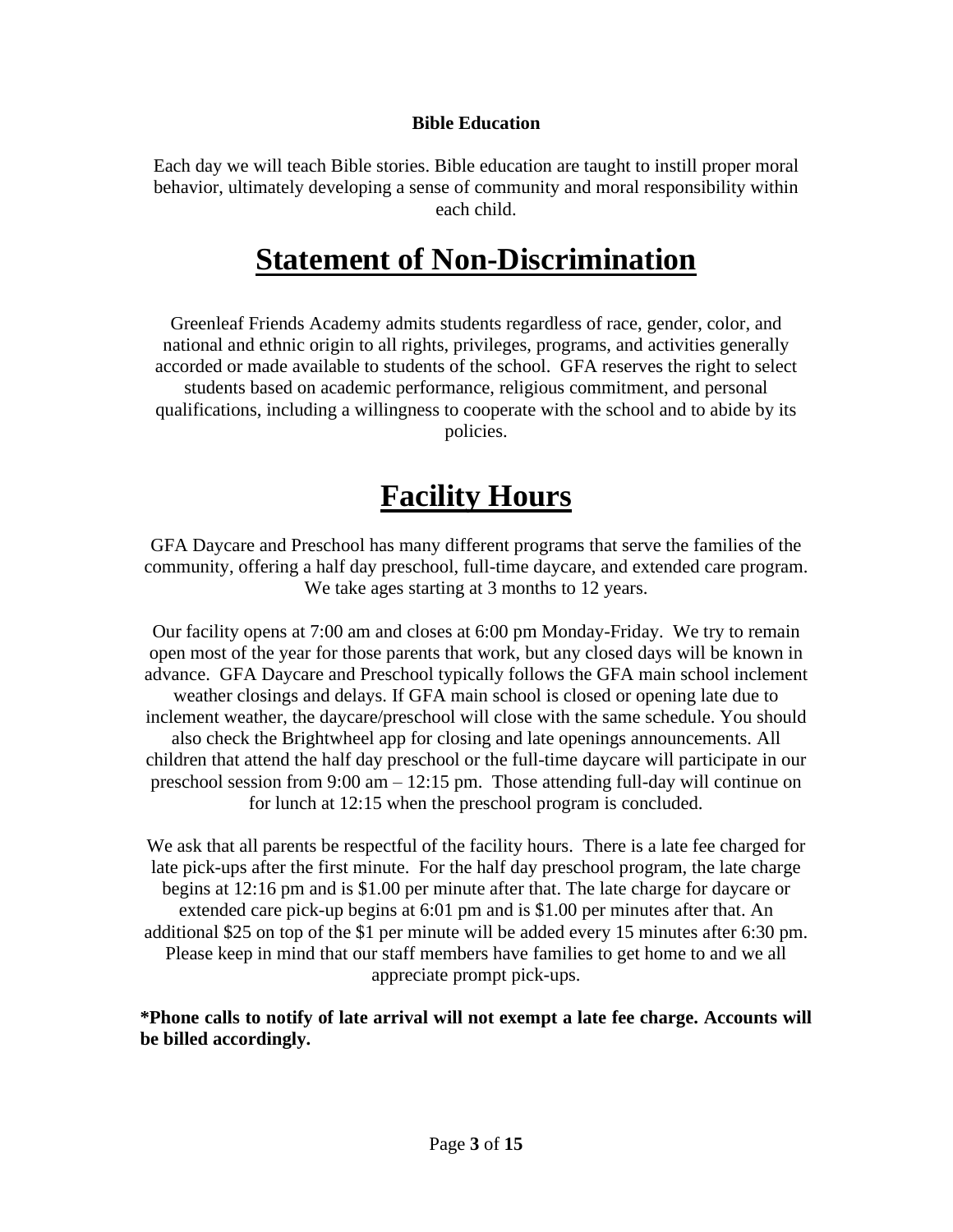## **Daily Schedule**

7:00-8:00 Drop Off 8:00-9:00 Free Play 9:00-9:45 Circle Time (Pre K starts) 9:45-10:00 Wash up/Snack 10:00-12:00 Classes/Crafts 12:00-12:15 Circle Time 12:15-12:45 Lunch (Pre K ends) 12:45-3:00 Rest Time 3:00-3:15 Story Time 3:15-3:30 Snack Time 3:30-4:00 Outdoor Play 4:00-5:00 Free Play 5:00-5:15 Story Time 5:15-6:00 Free Play (indoor/outdoor)

## **Enrollment Procedures**

Parents may pick up child care application and forms from the facility during regular hours (7:00 am to 6:00 pm). Upon confirmation of enrollment into the program, the \$45 registration fee and the first month's tuition will be due at this time. The registration fee and 1st month's tuition is nonrefundable and will serve as a security deposit to secure a child's space in our facility. At the end of the month, your child (ren) will need to have started the program, if not started, another month's tuition will be due or the space will be lost. The only exception will be for families with infants. Families with infants may pay the \$45 registration fee plus one month tuition to hold a spot. The infant will need to start the program at the age of 3 months, if not started, another month's tuition will be due or the space will be lost.

Parents are required to sign a Parent Handbook agreement stating they have read and agree with all policies and regulations in our handbook. Parents must also submit a current immunization report if not listed in the state database (IRIS) no later than the first day of enrollment. Immunization reports are required as the child receives updates. It is the responsibility of the parent to report to the Director any change of address, telephone numbers (home or work), employment, emergency contact person and medical information.

Re-enrollment fee of \$45 is charged when a child is dropped from the program by the parent or facility and re-enrolled at any given time within the same year. Also a child will be dropped from the program if a child has missed 30 consecutive days with no communication. If parents wish to continue services, and if the slot is still available, the \$45 re-enrollment will be requested upon entering the program.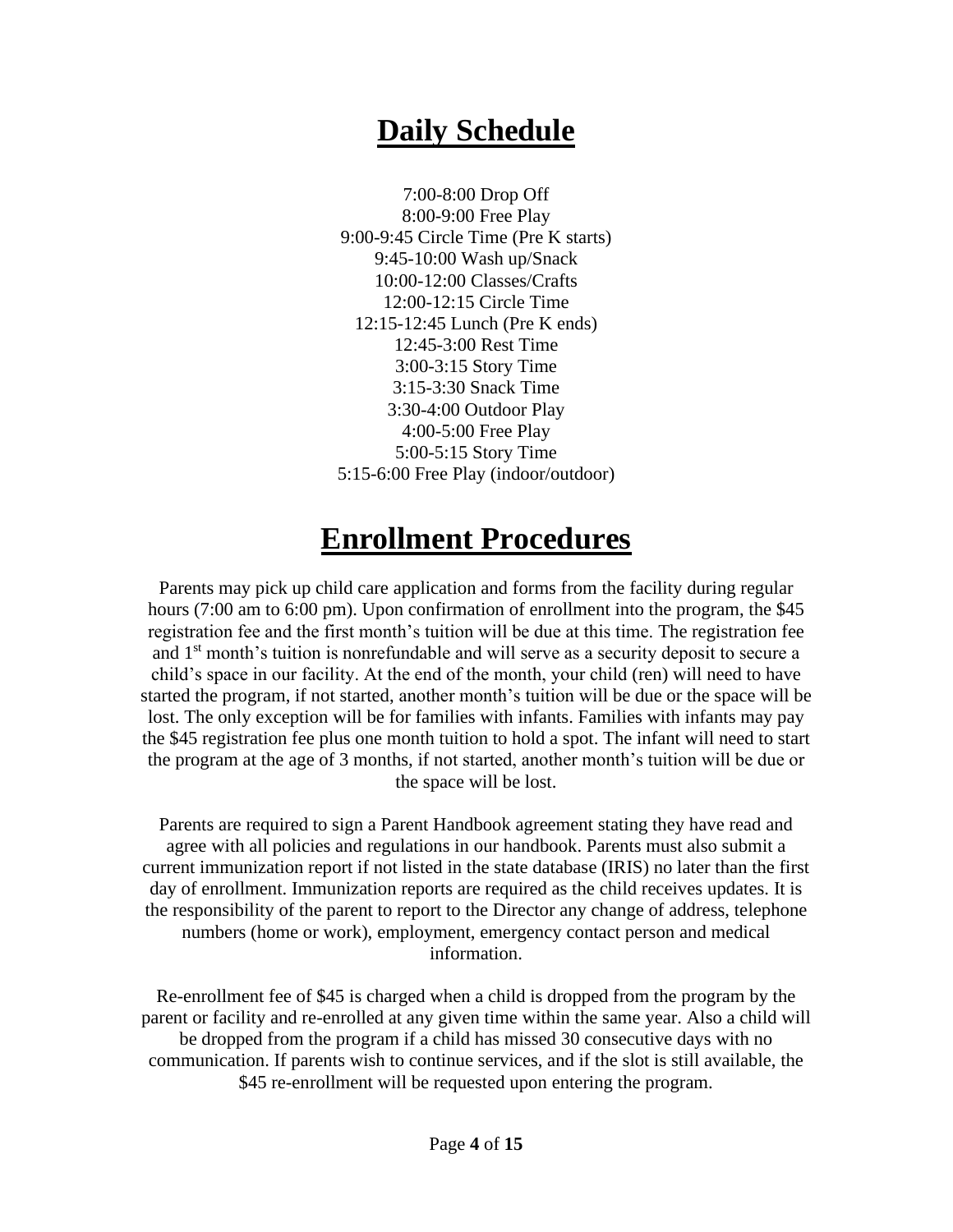# **Arrival and Departure Policy**

All parents must sign children in upon arrival and out upon departure using the Brightwheel app. Each parent will have their own unique code, this code is used to sign your child in and out and will be assigned once application and forms are returned. Staff will not receive children before 7:00 am and pick up time is 6:00 pm.

To prevent unnecessary accidents, parents are asked to accompany their child (ren) from vehicle to facility and facility to vehicle. Do not allow your child the freedom to run or roam the building or parking lot. GFA will not be held liable for accidents, incidents, or injuries that may occur to children who are not under the care of GFA staff. When children are released from the class to parents/guardians, they are no longer under the care of GFA staff.

We understand the importance of family unity, however if a time arrives where upon any symptoms of suspected child abuse or neglect by a staff member or parent/guardian are brought to our attention, we are required by law to report it. GFA will abide by this law.

## **Items Needed by Parent to Ensure Quality Care**

#### **\*WE ARE A PEANUT FREE FACILITY\***

For 3 months to 18 months please see attached "Infants to 18 months Check List" (2 pages) provided at the end of the handbook.

For 18 months to 5 years of age, parents will need to provide breakfast for children brought in between 7:00 am to 8:30 am. Parents will also need to provide a lunch and extra snacks in lunchbox for 5:00 pm snack time. Parents are able to buy hot lunch from the main school cafeteria for cost of elementary lunch. Staff will provide a 10:00 am and a 3:00 pm snack. Parents are responsible for providing the following items:

- Bed roll or small blanket for nappers
- Diapers and/or pull ups (staff will let you know when running low)
- Special wipes (we provide Parent's Choice wipes)
- 2 sets of seasonal changing clothes (include socks and under clothes)
- Sippy  $cup(s)$

**Note:** When potty training begins, please dress children in clothes that will help increase independence of this new skill. Clothes to avoid: overalls, onesies, jumpers, and body shirts.

## **\*Personal toys and money should not be brought to the facility**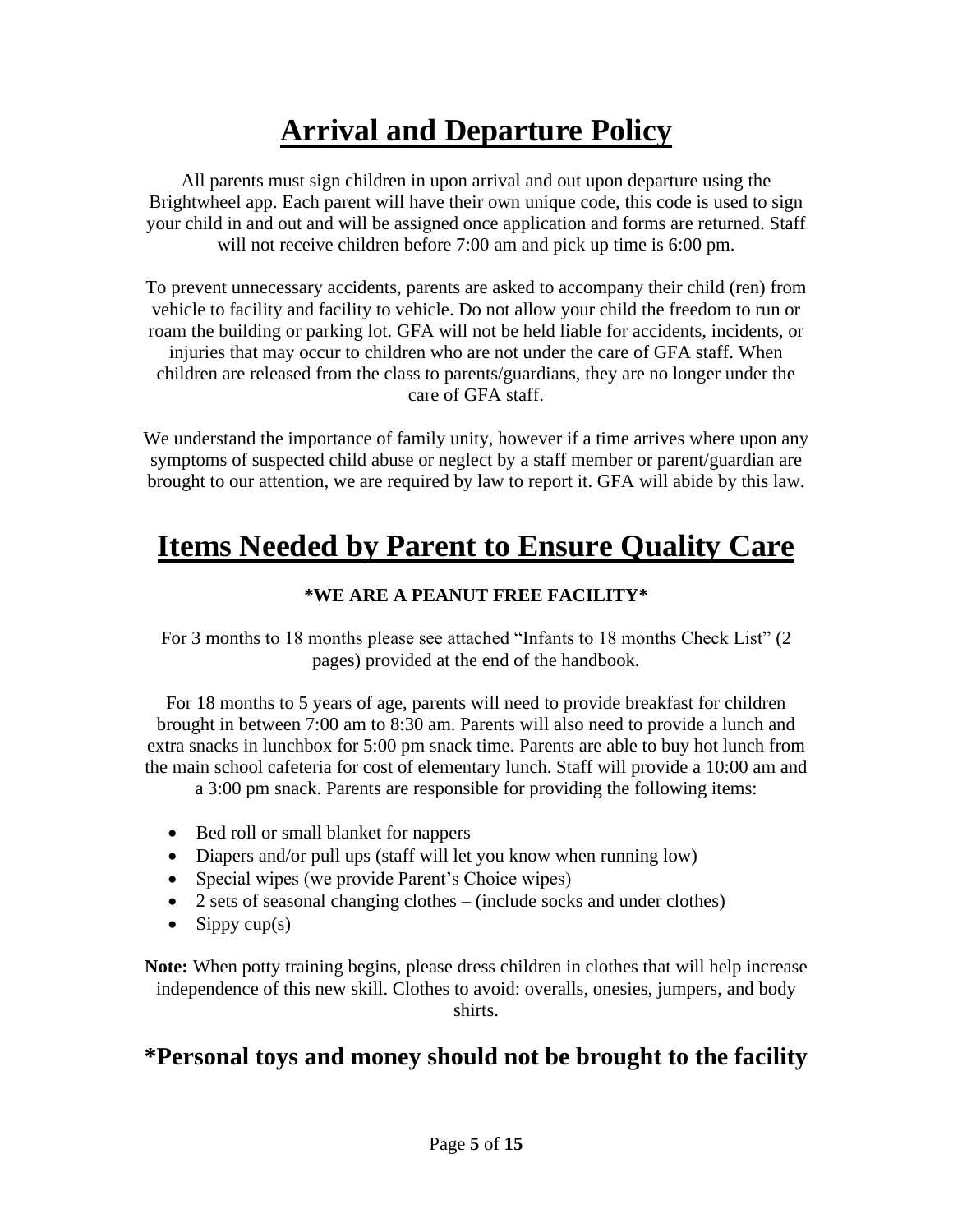## **Payment Policy and Schedule**

#### **Registration Fee**

There is a \$45.00 registration fee due on receipt of the child's application for Preschool, Daycare, or Extended Care. This is a non-refundable fee that will hold the child's spot in our program.

#### **Payment Schedule**

Payments are on a pre-pay arrangement policy. Payment is due monthly on the  $5<sup>th</sup>$  and/or the 25<sup>th</sup> of the month. There is also an option for bi-weekly payments. If payment is not received within 10 days of due date, a \$35.00 late fee will be charged. If full payment is not received prior to the next invoice  $(1<sup>st</sup>$  of the following month), we ask that your child not return to the program until the payment is received, understanding that your child's spot, might not be held.

There will be a \$35 service charge for all returned checks, in addition to a \$35 late payment fee. When the facility receives two or more returned checks from a parent, we will no longer accept checks as a method of payment. Returned checks must be paid with a money order, cash, or debit/credit card.

Each child's tuition is an ongoing fee, which is due monthly. If you need special payment arrangements please feel free to contact the Director.

**\*We do not pro-rate sick days or closure days. This includes scheduled holidays that we are closed. We also do not have make up days or roll over days. The contracted monthly payment stays the same.**

#### **Sibling Discount**

There is a 15% discount given to a second sibling attending GFA Daycare and Preschool. The discount will be taken off the lesser tuition amount. For any siblings past the first two, the discount is 10%. Please see attached rate sheet at the end of the handbook.

#### **Forms of Payment**

GFA receives online tuition payments through FACTS Tuition Management System (FACTS TMS). Through FACTS TMS, families will be charged a one-time annual fee of \$50.00. **This is a separate program/app from Brightwheel.** You will receive an email with details to enroll your child (ren) in order to make online payments. If any payments are returned, they will be rescheduled. Fees are subject to change.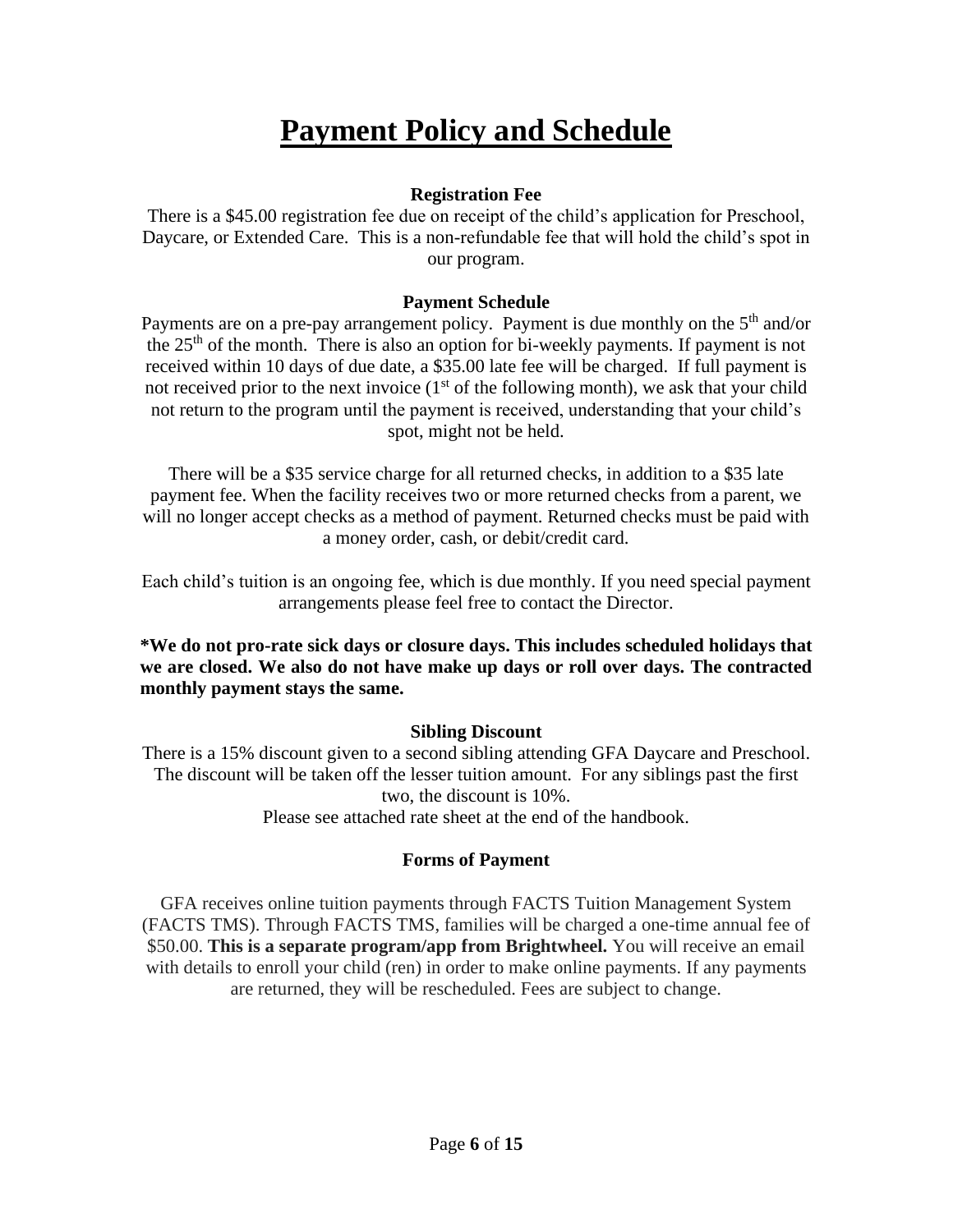#### **Termination Policy**

Childcare program may terminate at will with no reason given. If childcare is terminated, there will be **no refunds**. Please adhere to all policies outlined in parent handbook to avoid termination.

#### **Scheduled Closures**

The facility will be closed on the following days:

| New Year's Day             | $1$ -day  |
|----------------------------|-----------|
| Dr. Martin Luther King Day | $1$ -day  |
| President's Day            | $1$ -day  |
| Good Friday                | $1$ -day  |
| <b>Memorial Day</b>        | $1$ -day  |
| Independence Day           | $1$ -day  |
| Labor Day                  | $1$ -day  |
| Thanksgiving               | $2$ -days |
| Christmas                  | $2$ -days |
| New Year's Eve             | 1-days    |

Please look for posted dates on all main entrances and bulletin board. Please add them to your personal calendar as soon as possible.

**\*We do not pro-rate sick days or closure days. This includes scheduled holidays that we are closed. We also do not have make up days or roll over days. The contracted monthly payment stays the same.**

## **Attendance Policy**

If a child does not come for 30 consecutive days without communication, he/she will be dropped from the program. We understand that children miss days due to vacations or illness, but in order to keep our teacher's salaries steady, we do not pro-rate sick days.

We also are unable to make up days missed or swap days because we have to keep our student to teacher ratio at a comfortable number. The only exception that will be made is vacations that we are made aware of at least two weeks in advance. There is a 25% discount given for one week vacation per calendar year (January to December). Other than that, **the monthly payment stays the same unless otherwise stated**.

If a parent decides to withdraw from the program, a two weeks' notice is required. Any parent failing to do so, will be charged their normal tuition rate regardless if child attends the remainder of scheduled days or decides to leave early. All balances will be sent to collections after 30 days of the last day the child attends the program.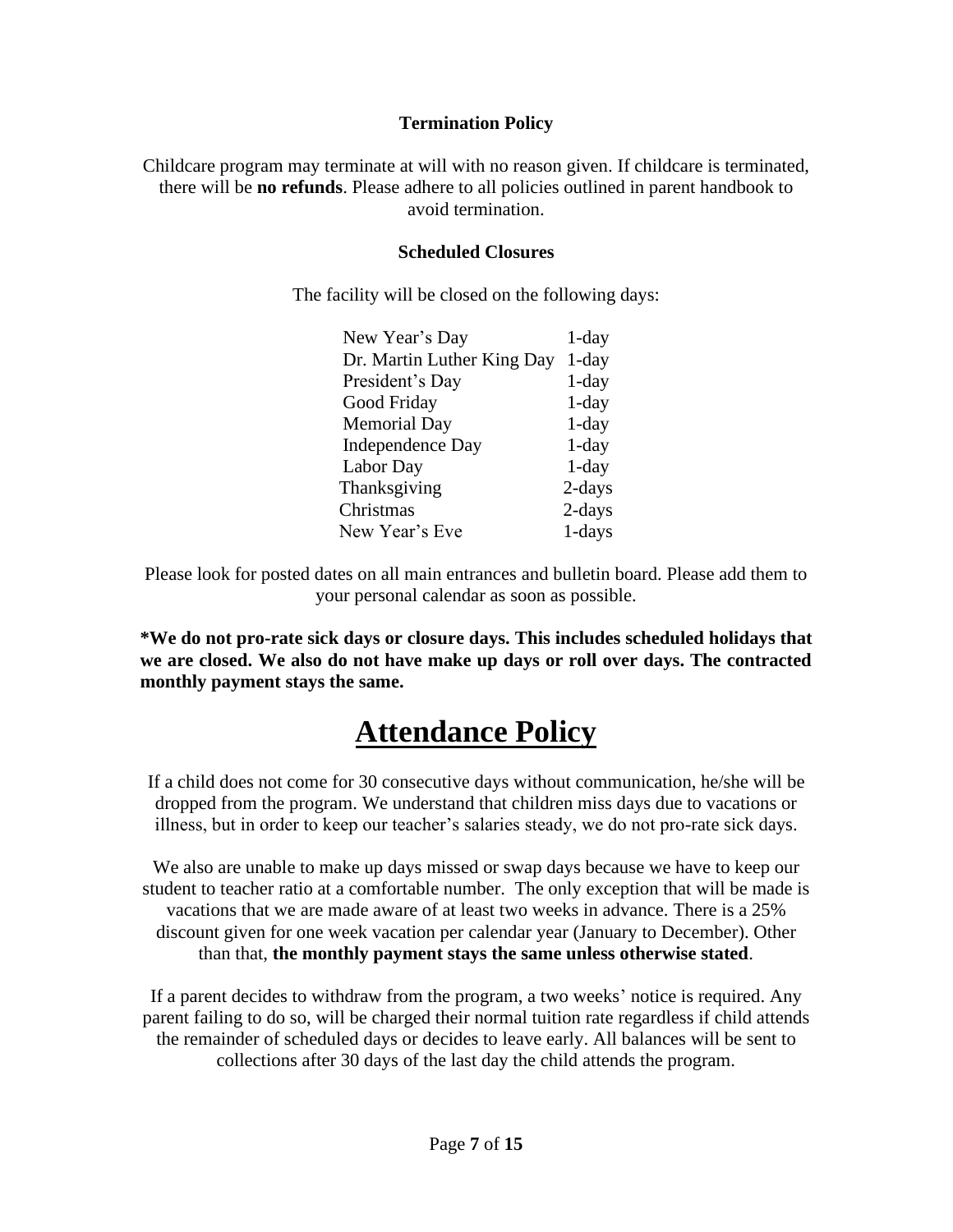# **Sick Policy**

At GFA Daycare and Preschool we value the health and safety of our children and staff. If your child is sick, please leave them at home. If a child becomes sick while at school, we will call and ask that you come pick up the child within a one hour period. Staff will use their best judgement when evaluating children. GFA reserves the right to make the final determination of exclusion due to illness.

If a child has the following:

- a temperature of 100.5° or higher,
- diarrhea (2 within 30 minutes),
- vomiting,
- signs of pink eye (redness, swollen, drainage/gunk in eye),
- head lice,
- or unexplainable rash,

Parents will be contacted immediately. If there is a serious injury and/or medical problem the parent and/or the local rescue squad may be contacted for assistance.

We understand that there may be underlying conditions for different children so we will try to be flexible, but it is our goal to keep everyone healthy, so if your child does present with a fever we ask they are home and fever free **without fever reducing medication** for 24 hours before returning to the school. We also ask that children that are vomiting or are having diarrhea are home showing zero symptoms for 24 hours before their return. This also includes pink eye. We ask your child be on antibiotics and gunk free for 24 hours before returning. We understand this is difficult, especially for working parents, but it is also difficult to be short staffed due to illnesses. Please to be respectful to the other children, their families, and the staff by keeping sick children home.

In order for the staff to administer medication it must be prescribed by a doctor unless it is an over-the-counter medication, which can be given only as recommended by the label. Please help us by signing and dating a Permission to Administer Prescription Medication form. Make sure all medications are in the original container and the date, child's name, doctor's name, and dosage are plainly stated on prescribed medications.

According to Idaho Department of Health and Human Services, we are unable to accept a child (ren) with a diagnosed communicable disease (measles, mumps, chickenpox, etc.) or obvious acute illness. Therefore, please do not send your child to the facility when he/she is sick or has signs of a possible contagious disease. If your child has a communicable disease, please keep him/her home until the symptoms have subsided and has a doctor's release.

#### **\*Most staff members are first aid and CPR certified.**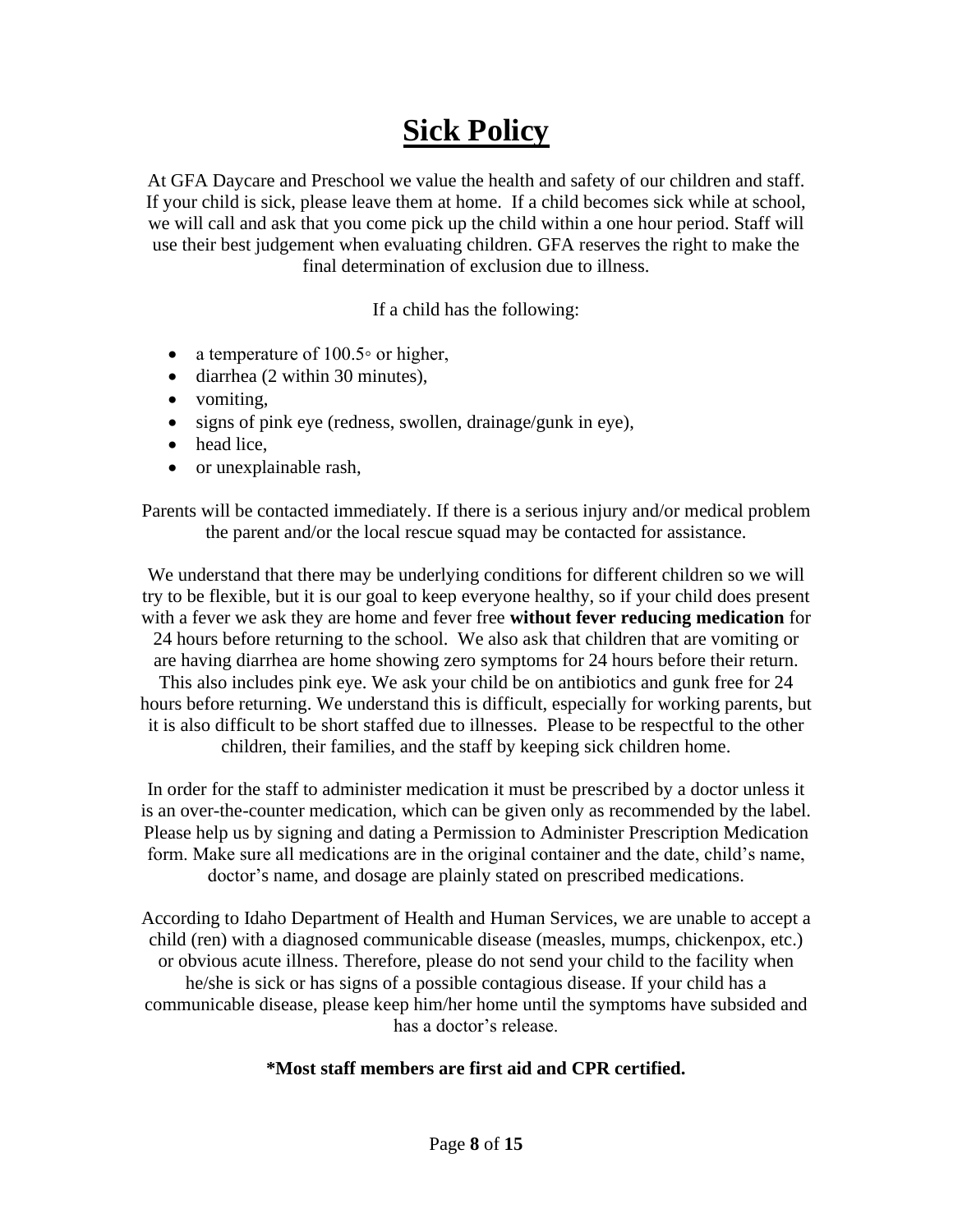## **Medication Authorizations**

Staff members may not administer medication to any child unless a parent has completed a Medication Authorization Form. Parents must indicate a start date and end date, a reason for the medication, and the dosage or medication cannot be administered. Child's name must be on medication with legible handwriting. If a child becomes ill while at Greenleaf Friends Academy Daycare and Preschool and a parent requests that medication be given, verbal authorization can only be given to the Director and/or Assistant Director. A Medication Authorization Form will be completed by the Director and/or Assistant Director and must be signed by a parent upon pick-up. A message from parent through the Brightwheel app is also acceptable.

Medications must be stored in the cabinet above the microwave (nonrefrigerated medications) or in the highest bin (refrigerated) while in use at Greenleaf Friends Academy Daycare and Preschool. The Medication Authorization Form must remain in the medication binder at all times. Unused medications must be immediately returned to the family and will not be stored at Greenleaf Friends Academy Daycare and Preschool. Medications may be administered by all staff members. When a medication is given, the staff member will document the type of medication administered, the dosage, and the time it was given as well as any unusual reactions or circumstances in the Brightwheel app. Expired Medication Authorization Forms must be turned in to the Director to be filed in the child's permanent enrollment file.

## **Supporting Breast-Feeding Mother's Policy**

At Greenleaf Friends Academy Daycare and Preschool, we welcome mothers and fathers with a positive environment that helps parents and staff feel they are welcome to breastfeed, pump, or bottle feed breastmilk to infants and toddlers.

- Staff always follow parent's feeding plans, including her plans if she is late to breastfeed
- Breastmilk or iron-fortified infant formula is served to infants less than 12 months
- Juice will not be served to infants less than 12 months unless parent's approve and bring their own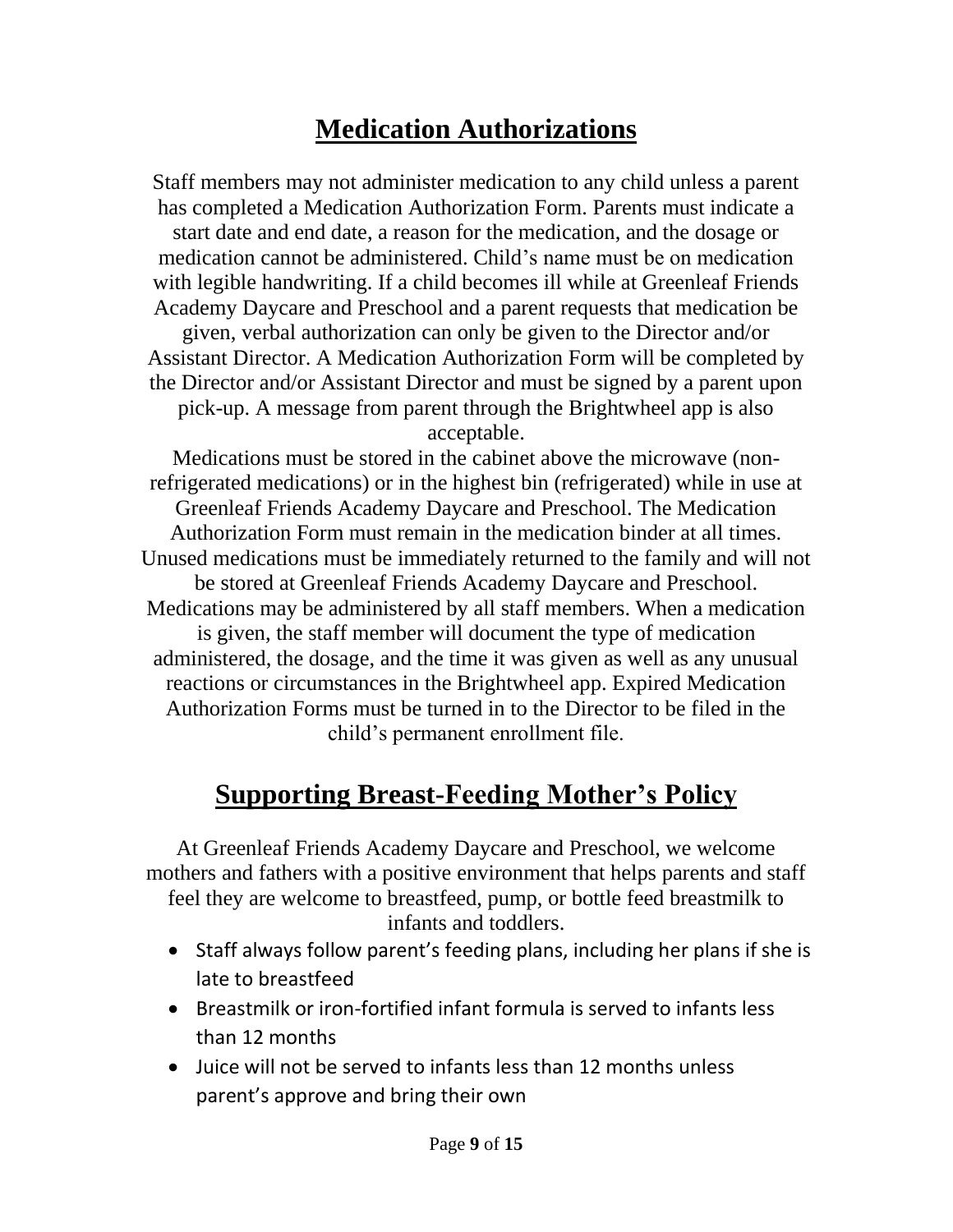• Bottles will not be given when a mother is expected for breastfeeding

We provide a designated, comfortable breastfeeding place to breastfeed. You are welcome to use the big comfy chair in the back room of the nursery.

## **Safe Sleep**

Federal law and ICCP program rules focus on promoting safe sleep practices for infants (0-12 months old) that reduce the risk of SIDS/SUID (Sudden Infant Death Syndrome/Sudden Unexplained Infant Death). The following practices should always be observed and will be required to successfully complete required health and safety inspections for all ICCP participating

providers.

- Follow current American Academy of Pediatrics recommendations concerning safe sleep practices including SIDS/SUIDS risk reduction
- Supervise napping or sleeping children
	- ❖ Childcare providers must be within sight or hearing of the children at all times, including nap time, and must be available and able to immediately assist a child in an emergency (supervision by sight and hearing is always recommended)
	- ❖ Napping children who are not within sight of a staff member, must always be within easy hearing distance
	- ❖ All children (including the provider's children) asleep or awake, count towards ration requirements
	- ❖ Video equipment or baby monitors are not a substitute for supervision or monitoring
- All cribs, bassinets, "play pens", and "pack-n-plays" must be in good repair and approved by the Consumer Product Safety Commission (CPSC) as infant/toddler sleep devices
	- ❖ Bouncers, swings, car seats, hammocks, boxes, Boppy's , Bumbos, and Dock-a-Tots are NOT acceptable sleep devices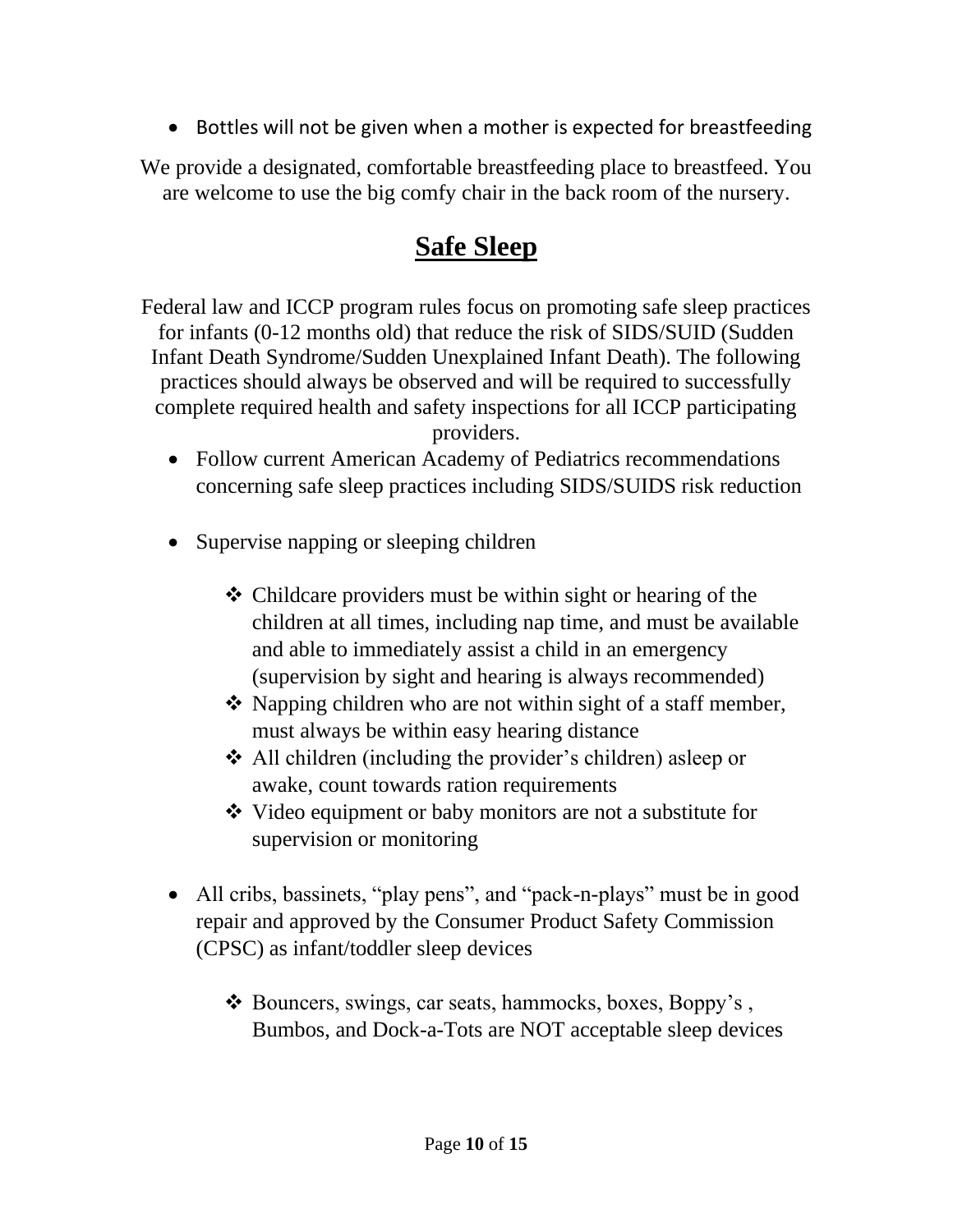- ❖ If a child falls asleep in a device or location that is not acceptable for sleep, the child must be moved to a CPSC approved sleep device
- ❖ Mattresses must fit snugly and be made specifically for the size crib in which they are placed
- ❖ Bed linens used under children on cots, cribs, and playpens must be tight-fitting
- Place an infant to sleep on their back on a flat sleep surface
	- ❖ If an infant turns over while sleeping, the childcare provider must return the infant to his or her back until the infant is able to independently roll from back to front and front to back (this developmental skill should be easily observed when an infant is awake or asleep)
	- ❖ If there is a medical requirement for a child to be in any other sleep position, a physician's note (on professional letterhead with contact information for the medical doctor) must be on file at the facility and made available to the inspector
- Sufficiently light the room to be able to observe skin color in case of changes
	- ❖ Monitor children's breathing patterns through visual observation and note any changes
- Allow infants to follow their own sleep patterns
	- ❖ Infants need to sleep when they are tired and not according to a schedule determined by the early learning provider
- Do not allow loose blankets, stuffed toys, pillows, crib bumpers, or similar items inside a crib
	- ❖ Infant sleep clothing, such as sleep sacks or pajamas, may be used to keep infants warm
	- ❖ After an infant first exhibits signs of attempting to roll (around 3 months old) swaddling must not be used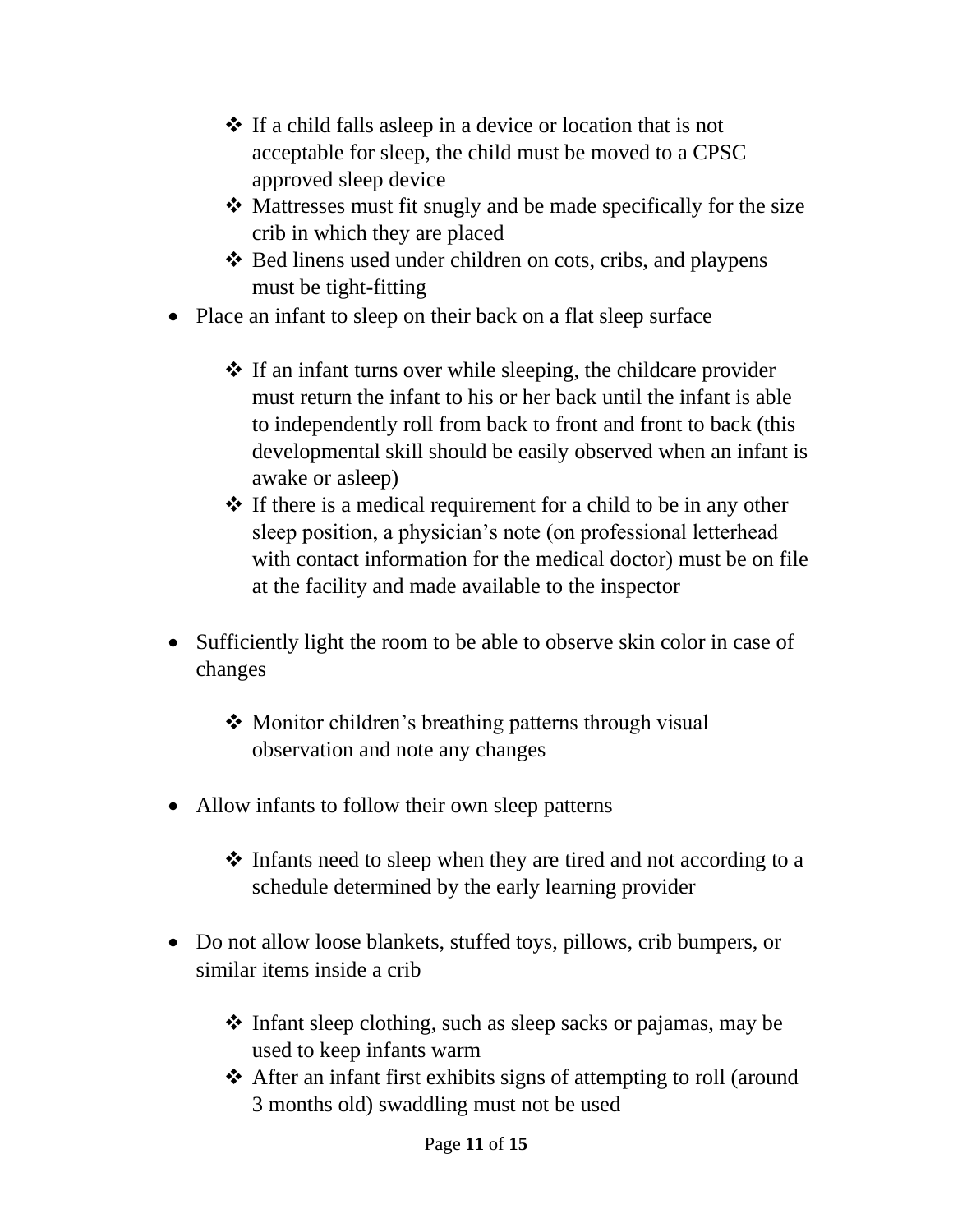- ❖ The use of sleep sacks is recommended if swaddling is practiced (swaddling should be snug around the chest but allow ample room at the hips and knees to avoid hip dislocation or hip dysplasia)
- Items that pose a strangulation, fall, or entrapment hazard must be kept well out of an infant's reach while in the crib, bassinet. Or other approved sleep equipment
	- ❖ Carefully consider the placement of electrical cords, cords for blinds and shades, lamps, baby monitors, blankets, televisions, toys, blankets, towels, wall hangings, pictures, etc. to ensure that there is no way a child could reach them from their sleep location
	- ❖ Do not use strings to hang any object (mobile, toy, diaper bag, etc.), on or near the crib
	- ❖ Pacifiers may be used, however, pacifiers should not be clipped, pinned, or tied to an infant's clothing, and they should not be tied around an infant's neck, wrist, or other body part
- Do not allow a blanket or any other item to cover or drape over an occupied crib, bassinet, or other equipment where infants commonly sleep
	- ❖ Items draped over a crib impair an early learning provider's ability to see and hear the infant
	- ❖ Draped items could fall on top of infant creating a risk of suffocation or entanglement
- Do not allow clothing to cover any portion of an infant's head or face while sleeping and readjust these items when necessary
	- ❖ Clothing covering an infant's head could impact their ability to breathe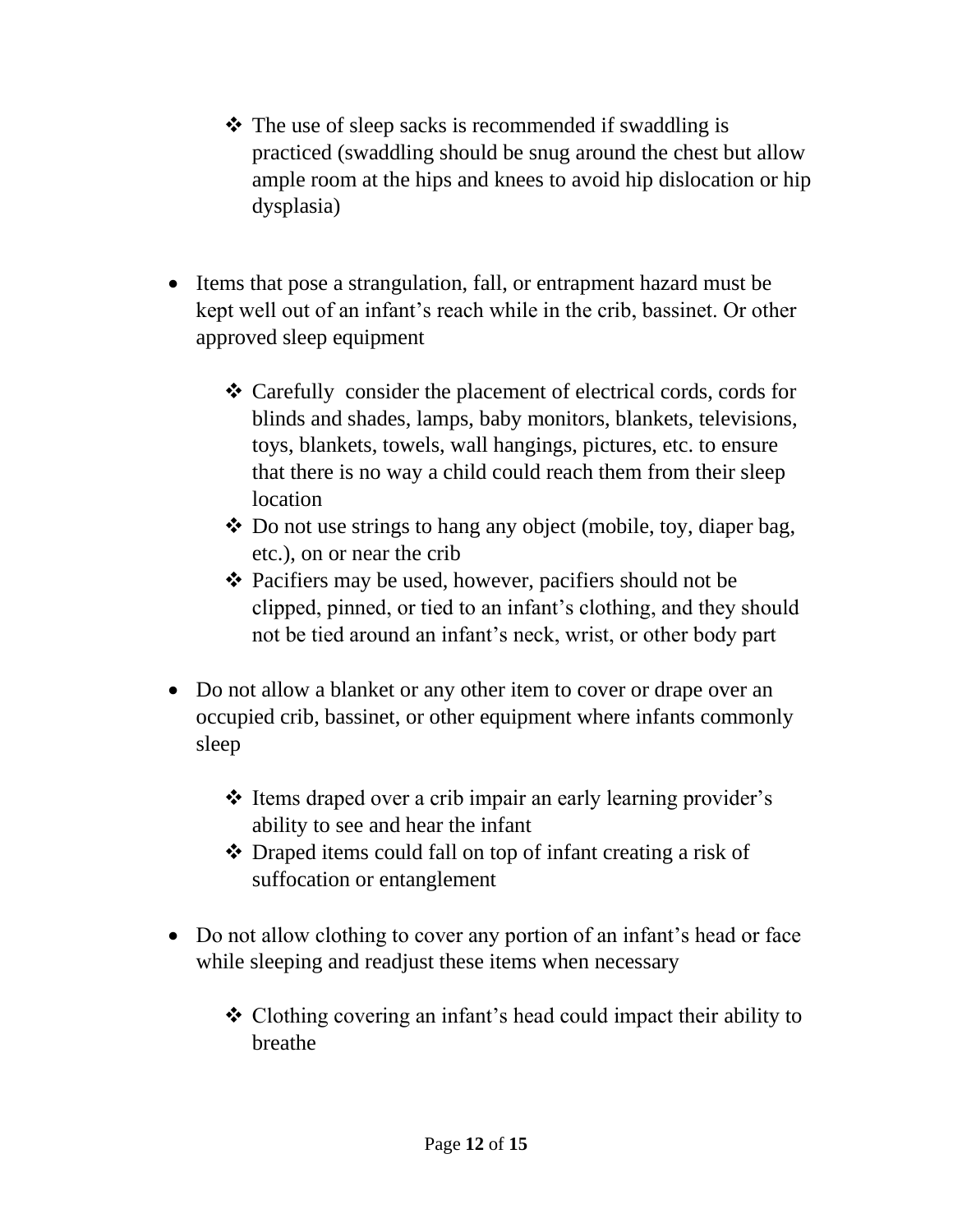• Preventing infants from getting too warm while sleeping. It is a good practice to dress an infant in one more layer of clothing than you are wearing to be comfortable in the same environment

❖Signs that an infant is too warm or in distress include, but are not limited to:

- $\checkmark$  Sweating
- $\checkmark$  A sudden rise in temperature
- $\checkmark$  Flushed, pale, or hot and dry skin, warm to the touch
- ✓ Vomiting
- $\checkmark$  Refusing to drink
- $\checkmark$  Depressed fontanelle (soft spot)
- $\checkmark$  Irritability

## **Child Abuse and Neglect**

All Greenleaf Friends Academy Daycare and Preschool staff members are mandatory child abuse reporters. Suspected cases of child abuse or neglect must be reported to Idaho Department of Health & Welfare:

### **208-334-5437**

The staff member should inform the Director and/or Assistant Director of the report and together decide whether or not to inform the parents of the report.

If Greenleaf Friends Academy Daycare and Preschool member is accused of abuse and/or neglect by a parent or co-worker, such an accusation will be reported to the Director and a determination will be made as to whether there is reasonable cause to suspect that a child has been subjected to abuse and/or neglect. If there is reasonable cause, a report must be made to the Idaho Department of Health & Welfare. Greenleaf Friends Academy Daycare and Preschool will cooperate with any investigation. In addition, the accused staff member will be informed of the allegations and be given an opportunity to respond to those allegations. Termination of employment after a child abuse allegation is at the discretion of the Director.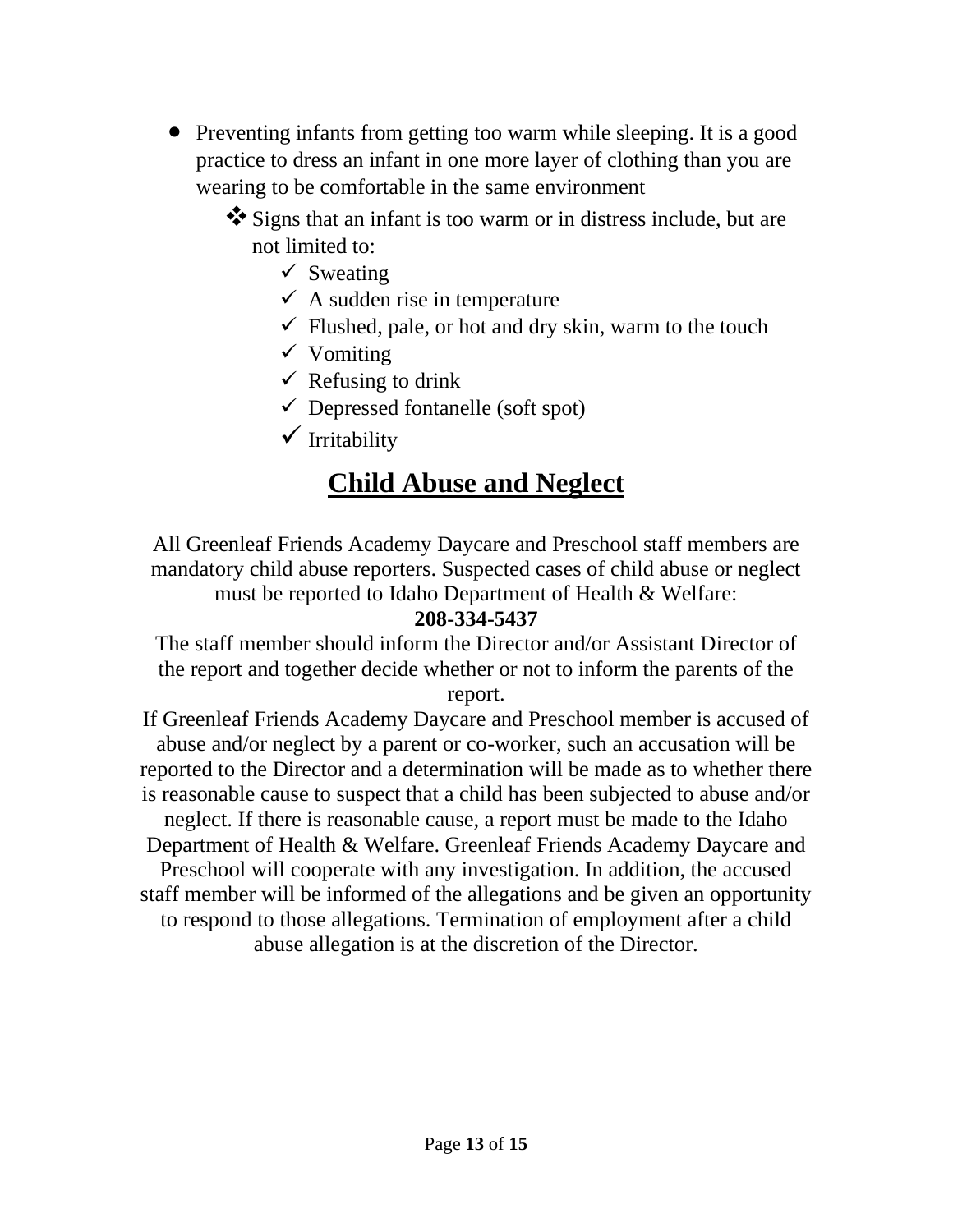## **Discipline Policy**

At GFA Daycare and Preschool we strive to provide a peaceful classroom in which specific steps will be followed when dealing with conflict.

A peaceful classroom is one where a child feels safe, and can trust that their safety is upheld. It also helps children feel responsible and capable of expressing their ideas and promotes mutual respect and interdependence that can develop skills for living and participating in a community. It is normal for conflict to occur during the normal course of a child's play. When conflict arises, the teacher shall become a facilitator, guiding the children through different problem solving skills. The teacher shall lead the children through the following steps:

1. Defining the problem.

- 2. Finding the solution to which child and facilitator can both agree upon.
	- 3. Helping them put the agreed upon solution into practice.
	- 4. Reflecting back with the child on how they feel it worked.

If a child continues to cause conflict that threatens the safety of the other children and the classroom the child will be asked to sit out to calm down and think about their actions.

This time allows the child to think about their actions and how they are affecting the situation around them. It gives them time to regroup so they can rejoin the activities in a more positive manner. If excess threats of safety to either the children or the classroom continue, the following steps will be taken:

- 1. Teacher and Director meet to determine a plan of action.
- 2. Director facilitates a conference with parents and teachers.
	- 3. Parent input is taken and a plan of action is determined. 4. Plan of action is implemented.
- 5. Plan of action, process, and effectiveness is reviewed frequently.

If the actions taken are deemed to be ineffective, a parent conference will be held to discuss appropriate placement of the child.

## **Parent Questions or Concerns**

Here at GFA Daycare and Preschool, we understand that your child's safety and happiness are of the utmost importance to you and your family. We encourage anyone with any concerns or questions to please contact the Director at any time. Our goal is to partner with the parent to help meet all your educational goals. Please feel welcome to call if you need any further assistance.